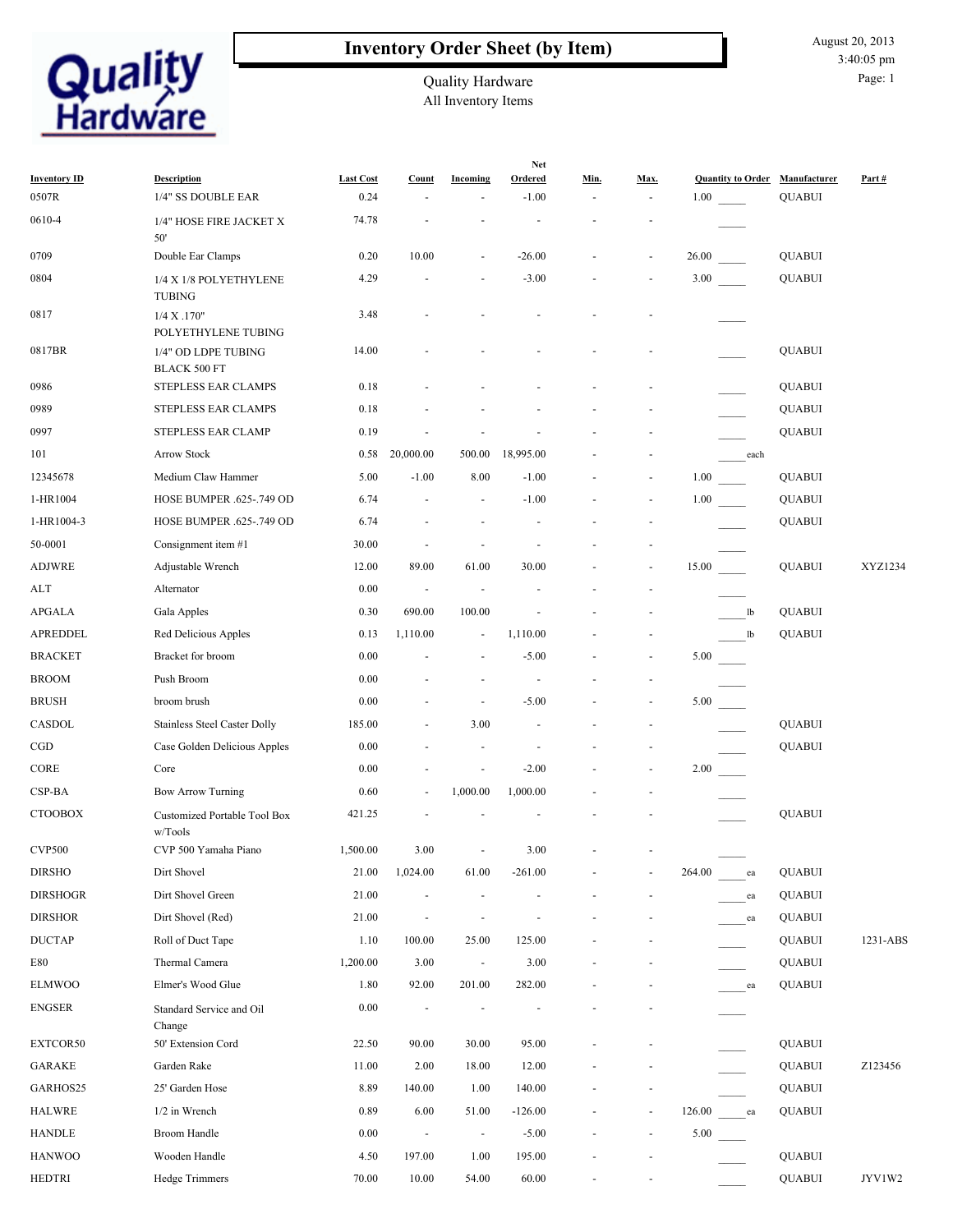

#### **Inventory Order Sheet (by Item)**

August 20, 2013 3:40:05 pm Page: 2

All Inventory Items Quality Hardware

|                                      |                                            |                            |                          |                          | <b>Net</b>     |      |                              |                          |                               |                     |
|--------------------------------------|--------------------------------------------|----------------------------|--------------------------|--------------------------|----------------|------|------------------------------|--------------------------|-------------------------------|---------------------|
| <b>Inventory ID</b><br><b>HONCOM</b> | <b>Description</b><br>Honda Air Compressor | <b>Last Cost</b><br>652.00 | Count                    | Incoming<br>1.00         | Ordered        | Min. | Max.                         | <b>Quantity to Order</b> | Manufacturer<br><b>QUABUI</b> | Part#<br>1234CA-345 |
| <b>HONCRENT</b>                      |                                            | 0.00                       |                          |                          |                |      |                              |                          |                               |                     |
|                                      | Honda Compressor used for<br>Rental        |                            |                          |                          |                |      |                              |                          |                               |                     |
| J1                                   | Jersey                                     | 0.00                       |                          |                          | $-0.73$        |      |                              | 0.73                     | <b>QUABUI</b>                 |                     |
| JCH                                  | J Channel                                  | 0.45                       |                          | $\sim$                   | $\sim$         |      |                              |                          |                               |                     |
| <b>JOHDEE</b>                        | John Deere Mower                           | 2,000.00                   | 20.00                    | 1.00                     | 21.00          |      |                              |                          | <b>QUABUI</b>                 |                     |
| <b>LABOR</b>                         | Labor                                      | 75.00                      | $\overline{\phantom{a}}$ | $\blacksquare$           | $\blacksquare$ |      |                              | hr                       |                               |                     |
| LADDER10                             | 10' Ladder                                 | 42.00                      | 21.00                    | 6.00                     | 21.00          |      |                              |                          | <b>QUABUI</b>                 |                     |
| LEVEL3                               | 3' Level                                   | 10.25                      | $-3.00$                  | 15.00                    | $-9.00$        |      | $\overline{\phantom{a}}$     | 9.00                     | <b>QUABUI</b>                 | 444555666           |
| <b>LHAM</b>                          | Large Claw Hammer                          | 10.50                      | 2.00                     | 23.00                    | $-82.00$       |      | ۰                            | 82.00                    | <b>QUABUI</b>                 |                     |
| LIGBUL100                            | 100 Watt Light Bulbs                       | 0.92                       | $\sim$                   | $\overline{\phantom{a}}$ | $-1.00$        |      | ۰                            | 1.00<br>Ea               | <b>QUABUI</b>                 |                     |
| <b>MA21</b>                          | Napkin MA21                                | 31.00                      | 93.83                    | 5.00                     | 94.83          |      |                              | cs                       | <b>QUABUI</b>                 |                     |
| MAGLIT4                              | Maglite 4-Cell Battery                     | 18.00                      | $-92.00$                 | 100.00                   | 7.00           |      |                              |                          | <b>QUABUI</b>                 |                     |
| <b>MHDHAM</b>                        | Heavy Duty Claw Hammer                     | 0.00                       | $\blacksquare$           |                          |                |      |                              |                          | <b>QUABUI</b>                 |                     |
| MM                                   | Manufacturing Adjustment                   | 0.00                       |                          |                          |                |      |                              |                          |                               |                     |
|                                      | Margin                                     |                            |                          |                          |                |      |                              |                          |                               |                     |
| <b>MULBLK</b>                        | Bark Mulch Black Dye                       | 5.00                       | 640.00                   | $\sim$                   | 640.00         |      |                              |                          | Cu Yc QUABUI                  |                     |
| NEEPLI2                              | Needle Nose Pliers                         | 6.60                       | 40.00                    | 100.00                   | 124.00         |      |                              | ea                       | <b>QUABUI</b>                 |                     |
| PBRUSH3                              | 3 inch Paint Brush                         | 4.90                       | 49.00                    | $\blacksquare$           | 47.00          |      |                              |                          | <b>QUABUI</b>                 |                     |
| PBRUSH4                              | 4 inch Paint Brush                         | 5.30                       | 46.00                    | 100.00                   | 144.00         |      |                              |                          | <b>QUABUI</b>                 |                     |
| <b>PBRUSHS</b>                       | <b>Standard Paint Brush</b>                | 1.49                       | 10.00                    | 50.00                    | 60.00          |      |                              | ea                       | <b>QUABUI</b>                 | 1234-12331          |
| PCANSPY10                            | 10 Oz. can of spray paint                  | 1.28                       | 5.00                     | 50.00                    | 55.00          |      |                              |                          | <b>QUABUI</b>                 |                     |
| PCANSPY20                            | 20 Oz. Can of Spray Paint                  | 2.25                       | 5.00                     | 100.00                   | 105.00         |      |                              |                          | <b>QUABUI</b>                 |                     |
| PGALFLVAL                            | Gallon of Valspar Flat Paint               | 11.00                      | 6.90                     | 50.00                    | 57.80          |      |                              |                          | <b>QUABUI</b>                 |                     |
| PGALPGVAL                            | Gallon of Valspar Premium<br>Gloss Paint   | 13.00                      | 9.90                     | 40.00                    | 49.90          |      |                              |                          | <b>QUABUI</b>                 | ABC1234             |
| PGALSGVAL                            | Gallon of Valspar Semi-Gloss<br>Paint      | 12.00                      | 5.00                     | $\sim$                   | 5.00           |      |                              |                          | <b>QUABUI</b>                 | JAB123456           |
| PGD                                  | ea Golden Delicious                        | 0.00                       |                          |                          |                |      |                              |                          | <b>QUABUI</b>                 |                     |
| PHISCR6                              | 6" Phillip's Screwdriver                   | 3.90                       | 5.00                     | 76.00                    | 46.00          |      |                              |                          | <b>QUABUI</b>                 |                     |
| <b>RAKHEA</b>                        | Rake Head                                  | 20.00                      | $\overline{\phantom{a}}$ | $\overline{\phantom{a}}$ | $-2.00$        |      |                              | 2.00                     | <b>QUABUI</b>                 |                     |
| RCHASAW                              | 18 - 20 in Chain Saw Rental                | 40.00                      |                          |                          |                |      |                              | Day                      |                               |                     |
| RECHASAW18                           | 18 in Honda Chain Saw                      | 0.00                       |                          |                          |                |      |                              |                          |                               |                     |
| REFLET4                              | 4" Reflective Letters                      | 1.75                       |                          |                          |                |      |                              |                          | <b>QUABUI</b>                 |                     |
| <b>REPLAB</b>                        | Repair Labor                               | 0.00                       |                          |                          |                |      |                              |                          |                               |                     |
| <b>RWEEDE</b>                        | Weed Eater Rental                          | 0.00                       |                          |                          |                |      |                              | Day                      |                               |                     |
| S1                                   | Service One                                | 25.00                      |                          |                          |                |      |                              |                          |                               |                     |
| $\mathbf{S2}$                        | Warranty Service                           | 0.00                       |                          |                          |                |      |                              |                          |                               |                     |
| <b>SHABLA</b>                        | Sharpen Blades / Chains                    | 0.00                       |                          |                          |                |      |                              |                          |                               |                     |
| <b>SHAM</b>                          | Small Claw Hammer                          | 4.50                       | ÷,                       | 41.00                    | $-1.00$        |      | ۰                            | 1.00                     | <b>QUABUI</b>                 |                     |
| <b>SHOBLA</b>                        | Shovel Blade                               | 7.00                       | $-202.00$                | 203.00                   | $\blacksquare$ |      |                              |                          | <b>QUABUI</b>                 |                     |
| SLEHAM10                             | 10 lb. Sledge Hammer                       | 28.00                      | $-2.00$                  | 50.00                    | 48.00          |      |                              |                          | <b>QUABUI</b>                 |                     |
| <b>SO-BELTS</b>                      | Special Order Motor Belts                  | 14.56                      | 1.00                     | $-1.00$                  | $-3.00$        |      |                              | 3.00                     |                               |                     |
| SO-FORD                              | Special Order Ford Parts                   | 76.00                      | $\overline{\phantom{a}}$ | 1.00                     | 1.00           |      |                              |                          |                               |                     |
| SSCL                                 | SS clamp                                   | 2.66                       |                          | $\overline{\phantom{a}}$ |                |      | $\qquad \qquad \blacksquare$ | 13.00<br>ea              | <b>QUABUI</b>                 |                     |
| <b>STICHA</b>                        | Stihl Chainsaw                             | 330.00                     | $\blacksquare$           | 1.00                     | $\blacksquare$ |      | $\overline{\phantom{a}}$     |                          | <b>QUABUI</b>                 | 123ABC456           |
|                                      |                                            |                            |                          |                          |                |      |                              |                          |                               |                     |